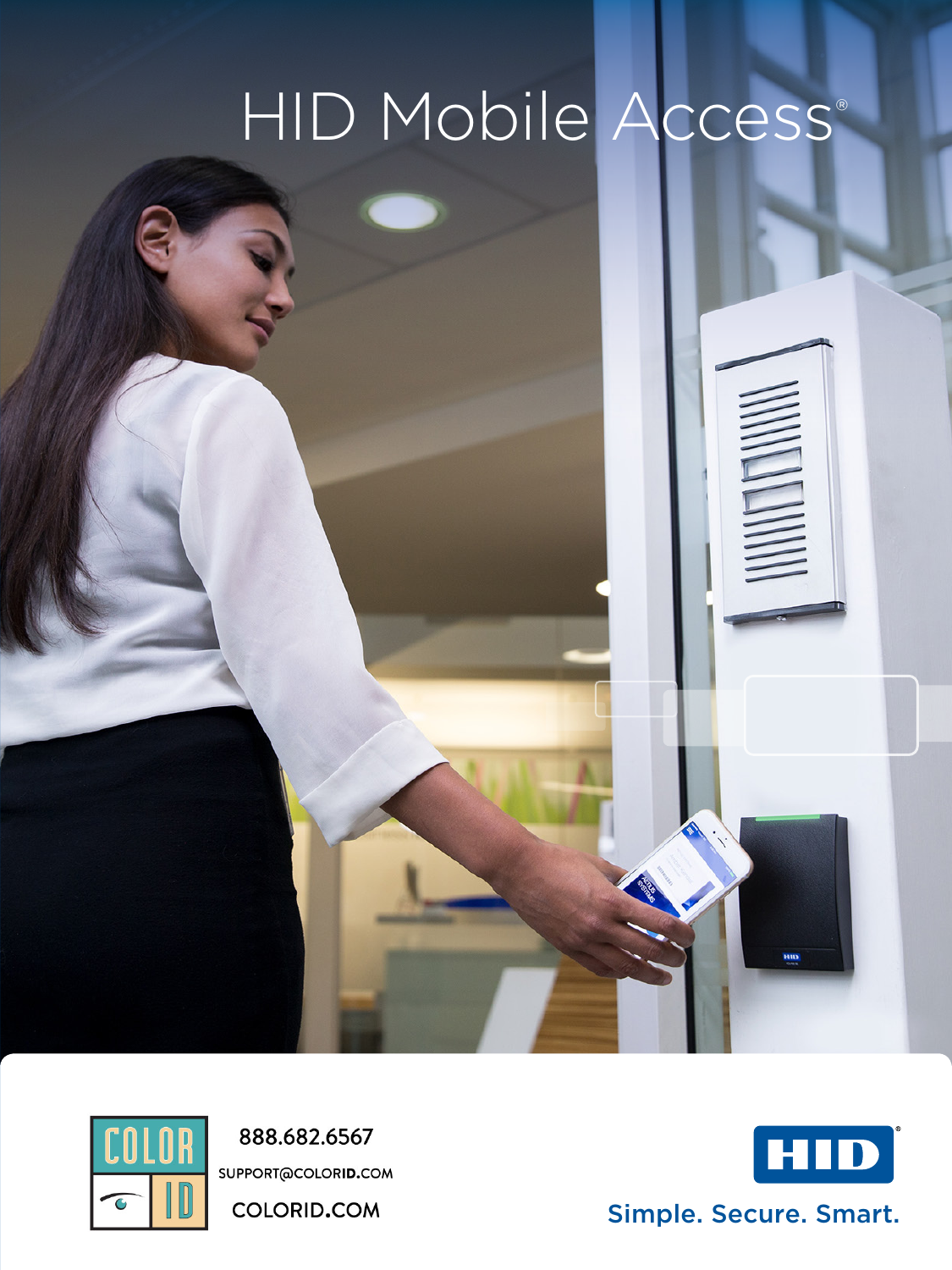

## Physical Access for a Modern Mobile World

#### **Physical Access the Smart Way – With Mobile**

Mobile connectivity has changed the way we live, work and play. From smartphones to wearables and tablets, mobile devices are ever present in today's office environment, always on, and serve a variety of purposes. Mobile is today's go-to technology offering convenience and portability, and is a logical step in the evolution of access control.

#### **Meet the Need for Mobility and Desire for Convenience**

HID Global is leading innovation with its award-winning HID Mobile Access® solution that enables organizations

to answer end-user demand for convenience and facility and IT demands for security. Extending access control functionality to mobile devices allows end-users to securely and conveniently access the workplace using their smart device, from the parking gate to the door, to the network and more.

HID Mobile Access supports the widest variety of mobile devices in the industry today. You can define the mobile experience that is right for your organization, whether employing a pure mobile solution or integrating mobile into an existing card-based access control system.



### **Industries** Leveraging Mobile Access







**HIGHER EDUCATION**



**COMMERCIAL REAL ESTATE**



**FINANCE**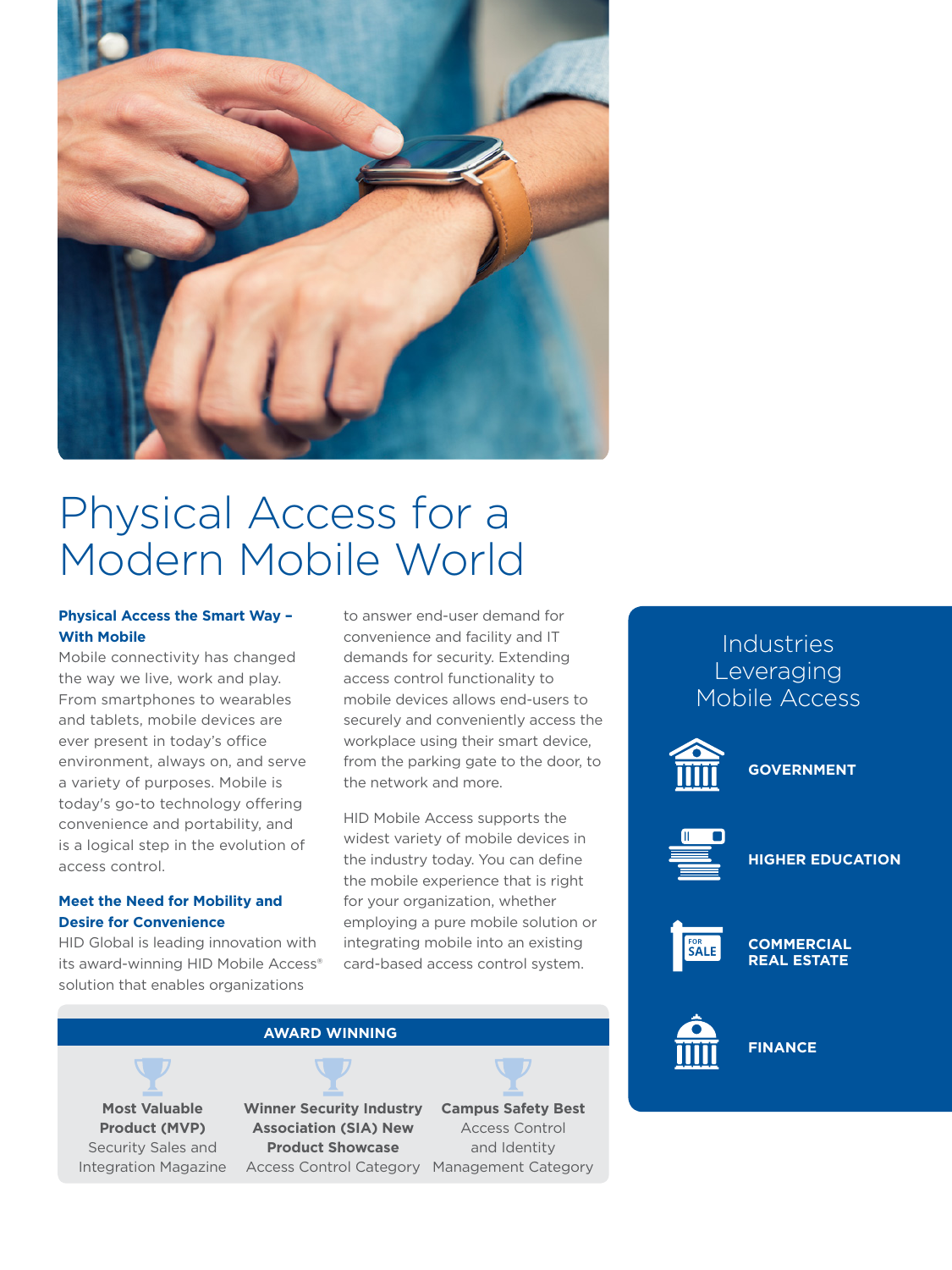

### *The physical security is better since it requires that a person know the phone can be used as a key, know the passcode to get into the phone, and know how to activate the key.*

**DAVID TSAI** *Desktop Analyst, Netflix*



# Convenience & Choice

#### **Access in the Palm of Your Hand**

HID Mobile Access is leading the way with solutions that support the needs of today's organization in a mobile-first world. Connect your environment like never before and move toward the efficiency and cost savings gained through centralized access management.

Open doors and gates with a shortrange tap or from a distance using Twist & Go activation. Then use the same device to log on to the network, open electronic locks, securely release documents from the printer, track time and attendance, get a snack from vending or access an electronic vehicle charging station.

#### **Meet Demand for Mobile Solutions**

HID Mobile Access features a consistent end-user experience across devices and operating systems, as well as intuitive mobile and reader interaction. Applications become more powerful when employees, students or visitors can use their device in tandem with apps they've already adopted. HID Global provides integration tools that allow HID Mobile Access to be built into any workplace or organizational app. The app SDK and companion API for backend integration are powerful tools supported by our Partner Services team.



#### **SECURE INFRASTRUCTURE**



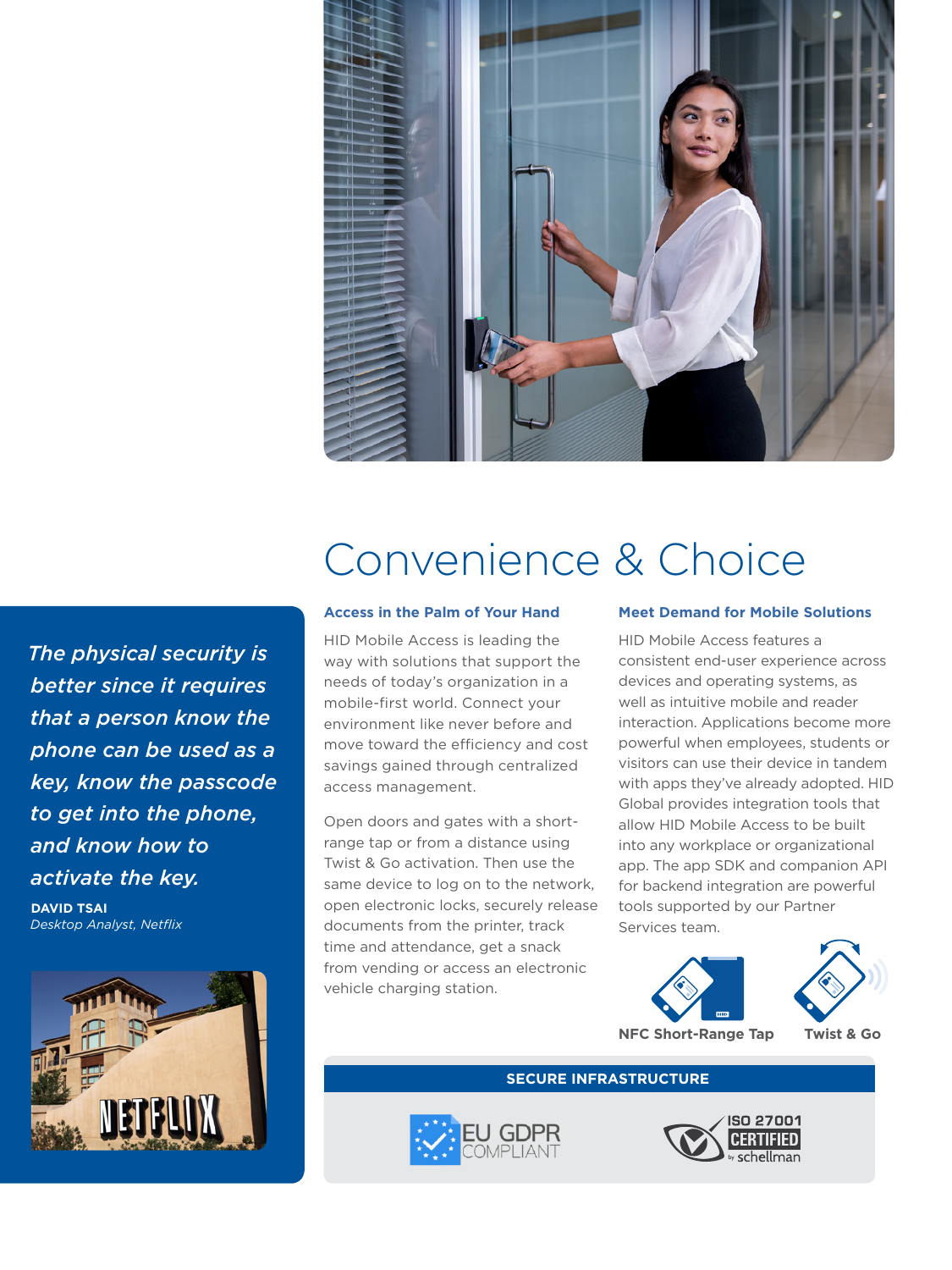

# Secure Mobile Access

#### **Unprecedented Security and Privacy Protection of identity Data**

Today, maintaining privacy of sensitive identity data is more important than ever. Powered by breakthrough Seos®, a softwarebased and form factor agnostic credential technology not tied to an underlying hardware chip, HID Mobile Access delivers the highest level of security and privacy protection available for access control. The award-winning technology is based on ISO standards and used by the U.S. government and organizations globally to encrypt classified or sensitive data.

#### **Be Confident with the Highest Level of Security and Privacy**

HID Global's market leadership in trusted identities ensures that the communication of identity data via mobile device is secure. HID Global stays ahead of emerging policy and law, and continuous review guarantees privacy protection. HID Mobile Access solutions only collect information required for service.

#### **Maintaining the Standard of Protection**

HID readers leverage a layered security approach—meaning the technology combines multiple security controls to protect resources and data.

SECURE, CONNECTED ACCESS CONTROL











*Mobile Access has resulted in our employees and customers having an enriched customer experience that they are finding very convenient and innovative.*

**KEVIN GLASS** *Chief Innovation Officer, Café X*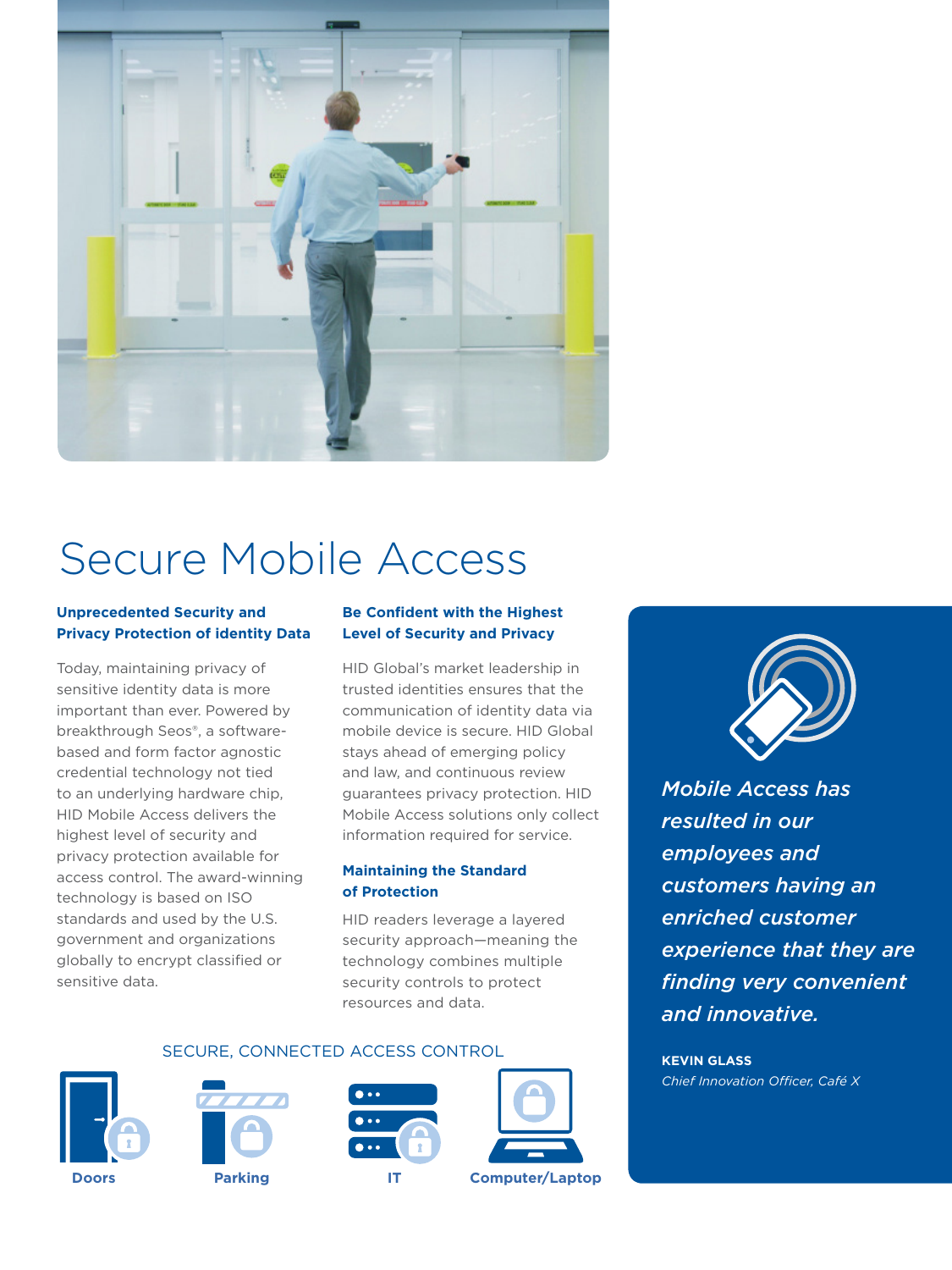

EFFICIENTLY MANAGE USERS

*For the student, it provides a more secure way to access buildings and provides a better experience for them overall. And for the university itself, it is a recruitment tool that we can offer to incoming students.*

**MARK MULLANEY**

### *Services, University of Hull*

## Simple End-User Enrollment

#### **Inside HID Mobile Access**

HID Mobile Access users are efficiently enrolled via an easy-touse, online management portal. From mobile-enabled readers and secure Mobile IDs, HID Mobile Access technology is built to work seamlessly together.

#### **Scalability and Cost-Savings**

HID Mobile Access Portal features:

- user-friendly interface for administrators
- simple enrollment for end-users through the intuitive app
- unique transactions to ensure privacy
- easily managed access rights that can be governed by an administrator at any time
- highly secure

HID Mobile Access enables organizations to participate in a subscription-based billing model for flexible pricing and cost-savings. And because Mobile Access utilizes form-factor agnostic Seos®, it can be extended for use beyond physical access control.